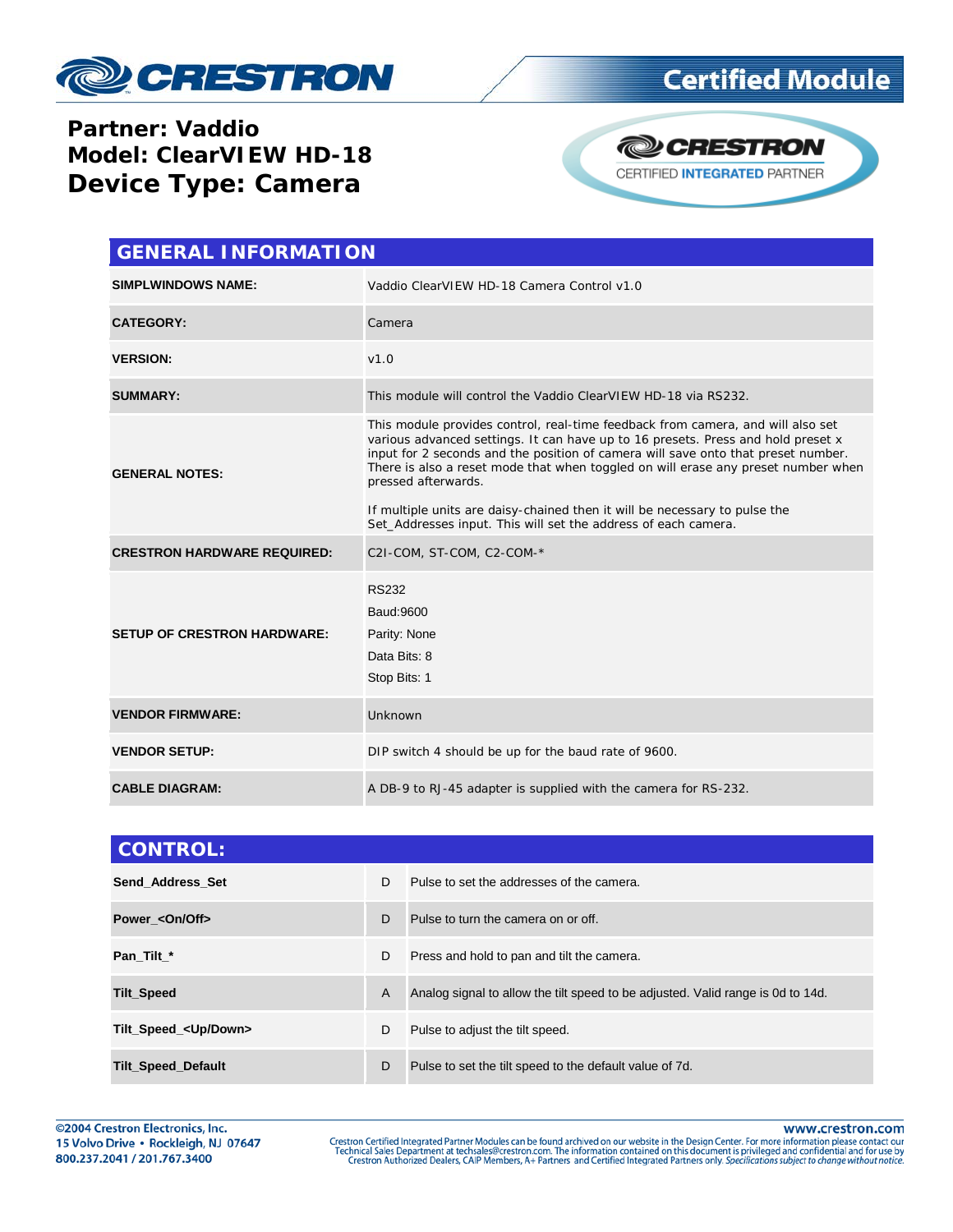# **CRESTRON**

## **Certified Module**

### **Partner: Vaddio Model: ClearVIEW HD-18 Device Type: Camera**



| Pan_Speed                              | Α | Analog signal to allow the pan speed to be adjusted. Valid range is 0d to 18d.                                                                                      |
|----------------------------------------|---|---------------------------------------------------------------------------------------------------------------------------------------------------------------------|
| Pan_Speed_ <up down=""></up>           | D | Pulse to adjust the pan speed.                                                                                                                                      |
| Pan_Speed_Default                      | D | Pulse to set the pan speed to the default value of 9d.                                                                                                              |
| Zoom_Speed                             | Α | Analog signal to allow the zoom speed to be adjusted. Valid range is 0d to 7d.                                                                                      |
| Zoom_ <ln out=""></ln>                 | D | Press and hold to zoom in or out.                                                                                                                                   |
| Zoom_Speed_ <up down=""></up>          | D | Pulse to adjust the zoom speed.                                                                                                                                     |
| Zoom_Speed_Default                     | D | Pulse to set the zoom speed to the default value of 4d.                                                                                                             |
| Focus_Speed                            | Α | Analog signal to allow the focus speed to be adjusted. Valid range is 0d to 7d.                                                                                     |
| Auto_Focus_ <on off="" toggle=""></on> | D | Pulse to turn the auto focus on and off.                                                                                                                            |
| Focus <near far=""></near>             | D | Press and hold to adjust the focus.                                                                                                                                 |
| Focus_Speed_ <up down=""></up>         | D | Pulse to adjust the focus speed.                                                                                                                                    |
| Focus_Speed_Default                    | D | Pulse to set the focus speed to the default value of 4d.                                                                                                            |
| Preset_<116>                           | D | Pules to recall the preset. Press and hold for 2 seconds to store the current camera<br>position in the desired preset.                                             |
| Reset_Mode                             | D | Pulse to put the module into preset reset mode. When the Reset_Mode_Is_On<br>output is high, pulsing a Preset_* input will clear the stored values for that preset. |
| Auto_White_Balance_ <on off=""></on>   | D | Pulse to turn the auto white balance on and off.                                                                                                                    |
| Backlight_<0n/0ff>                     | D | Pulse to turn the backlight on and off.                                                                                                                             |
| IR_Recieve_ <on off="" toggle=""></on> | D | Pulse to turn the IR receiver on and off.                                                                                                                           |
| Tally_Light_ <on off=""></on>          | D | Pulse to turn the tally light on and off.                                                                                                                           |
| ICR_Cut_Filter_ <on off=""></on>       | D | Pulse to turn the ICR cut filter on and off.                                                                                                                        |
| Auto Exposure * Mode                   | D | Pulse to set the desired auto exposure mode.                                                                                                                        |
| Shutter_ <up down=""></up>             | D | Pulse to adjust the shutter. Auto Exposure mode must be set to either manual or<br>shutter priority.                                                                |
| <b>Shutter_Reset</b>                   | D | Pulse to set the shutter back to the default setting. Auto Exposure mode must be<br>set to either manual or shutter priority.                                       |

www.crestron.com

Crestron Certified Integrated Partner Modules can be found archived on our website in the Design Center. For more information please contact our<br>Technical Sales Department at techsales@crestron.com. The information contain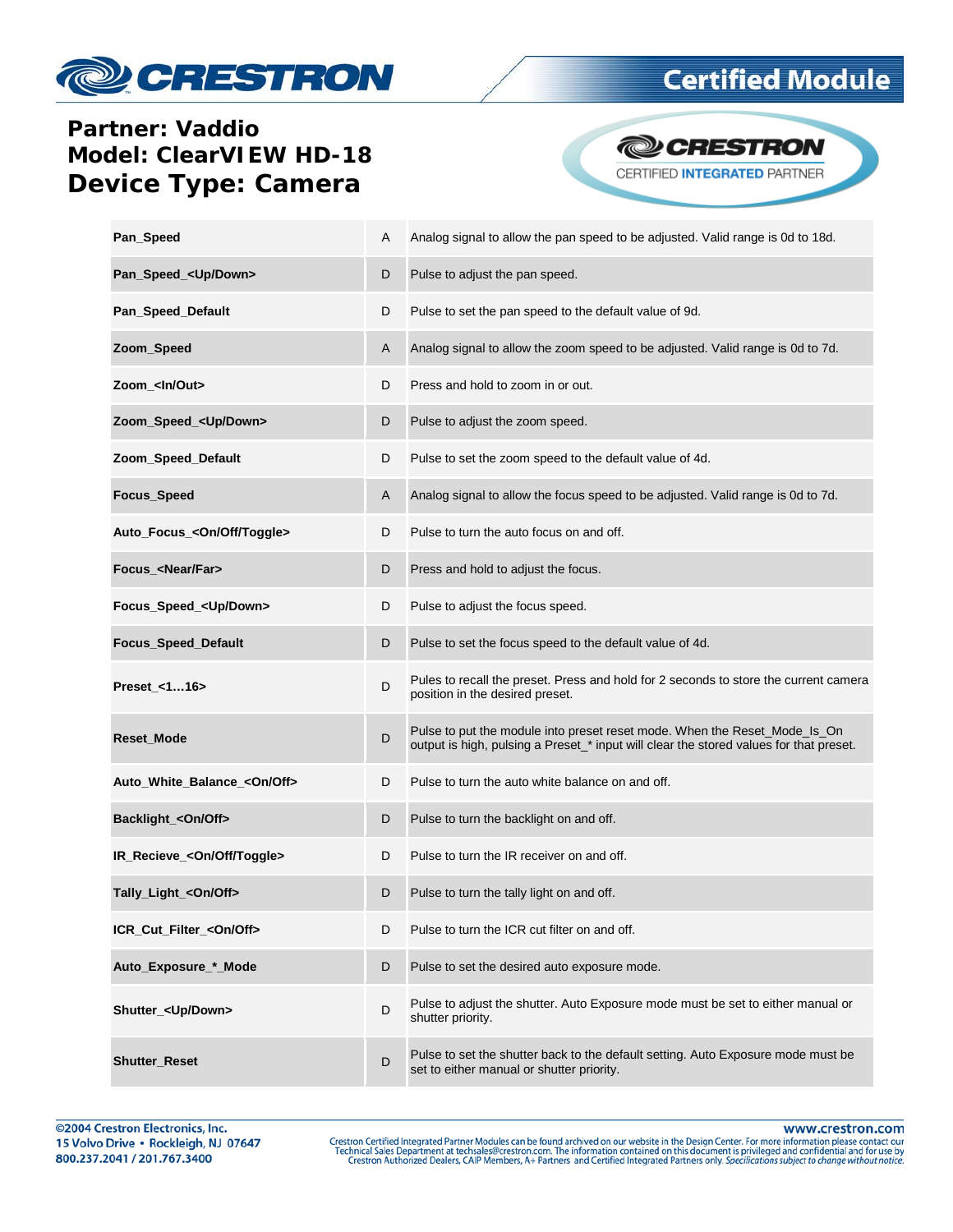# **CRESTRON**

## **Certified Module**

### **Partner: Vaddio Model: ClearVIEW HD-18 Device Type: Camera**



| Aperture_ <up down=""></up>              | D | Pulse to adjust the aperture.                                               |
|------------------------------------------|---|-----------------------------------------------------------------------------|
| <b>Aperture_Reset</b>                    | D | Pulse to set the aperture back to the default setting.                      |
| Gain <up down=""></up>                   | D | Pulse to adjust the gain.                                                   |
| <b>Gain Reset</b>                        | D | Pulse to set the gain back to the default setting.                          |
| Red_Gain_ <up down=""></up>              | D | Pulse to adjust the red gain.                                               |
| Red_Gain_Reset                           | D | Pulse to set the red gain back to the default setting.                      |
| Blue_Gain_ <up down=""></up>             | D | Pulse to adjust the blue gain.                                              |
| <b>Blue_Gain_Reset</b>                   | D | Pulse to set the blue gain back to the default setting.                     |
| Iris <up down=""></up>                   | D | Pulse to adjust the iris.                                                   |
| Iris_Reset                               | D | Pulse to set the iris back to the default setting.                          |
| Exposure_Compensation_ <on off=""></on>  | D | Pulse to turn exposure compensation on and off.                             |
| Exposure_Compensation_ <up down=""></up> | D | Pulse to adjust the exposure compensation.                                  |
| <b>Exposure_Compensation_Reset</b>       | D | Pulse to set the exposure compensation back to the default setting.         |
| IR_Receive_Return_Enable                 | D | Pulse to enable. Will send replies what command received from IR commander. |
| From_Device                              | S | Serial data signal to be routed from a 2 way com port.                      |

| <b>FEEDBACK:</b>                                  |   |                                                                                                                                                 |
|---------------------------------------------------|---|-------------------------------------------------------------------------------------------------------------------------------------------------|
| Power_Is_ <on off=""></on>                        | D | High to indicate the current power state.                                                                                                       |
| <tilt focus="" pan="" zoom=""> Speed Gauge</tilt> | A | Analog value indicating the current tilt/pan/zoom/focus speed. To be displayed on a<br>gauge on a touch panel.                                  |
| Auto Focus Is <0n/0ff>                            | D | High to indicate the current auto focus state.                                                                                                  |
| Reset Mode Is On                                  | D | High to indicate that the reset mode is on. Pulsing one of the Preset <116> while<br>this is high will reset the values stored for that preset. |
| <b>Preset Saved</b>                               | D | Will pulse high for two seconds to indicate that the current camera position has<br>been stored.                                                |
| Auto White Balance Is < On/Off>                   | D | High to indicate the current auto white balance state.                                                                                          |

www.crestron.com

Crestron Certified Integrated Partner Modules can be found archived on our website in the Design Center. For more information please contact our<br>Technical Sales Department at techsales@crestron.com. The information contain